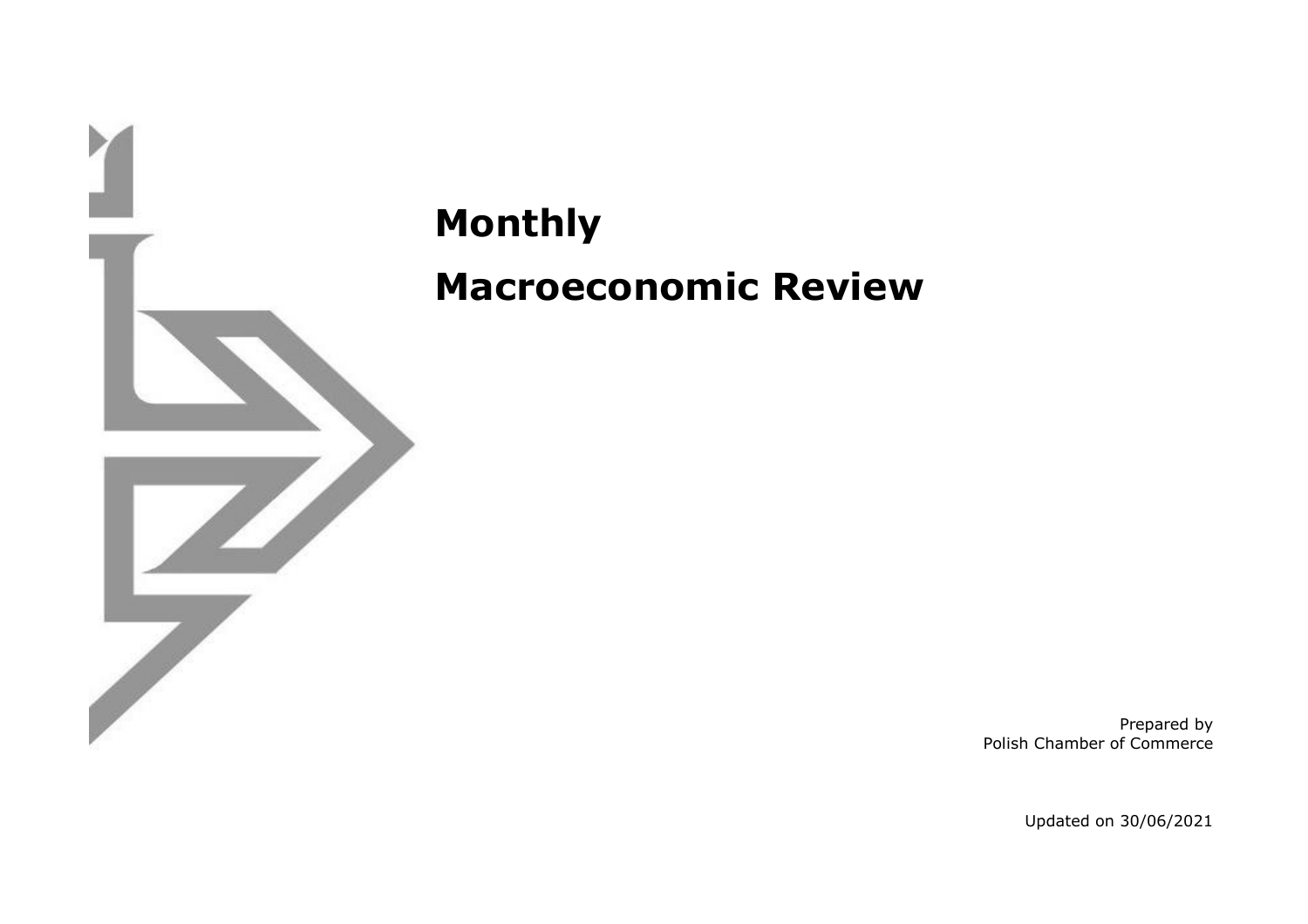# **MAIN MACROECONOMIC INDICATORS**

Updated on 30/06/2021

**Macroeconomic forecast**



| <b>Monthly macroeconomic indicators</b>                           | 11.2020 | 12.2020     | 01.2021  | 02.2021  | 03.2021  | 04.2021 | 05.2021 | 06.2021                       | 07.2021 | 08.2021 | 09.2021 | 10.2021 | 11.2021 |
|-------------------------------------------------------------------|---------|-------------|----------|----------|----------|---------|---------|-------------------------------|---------|---------|---------|---------|---------|
| Industrial sales, % real change, y/y                              | 5,4%    | 11,2%       | 0,9%     | 2,7%     | 18,9%    | 44,5%   | 29,8%   | 13,8%                         | 11,3%   | 13,5%   | 7,2%    | 2,1%    | 2,5%    |
| Construction, % real change, y/y                                  | $-4,9%$ | 3,4%        | $-10,0%$ | $-16,9%$ | $-10,8%$ | $-4,2%$ | 4,7%    | 7,0%                          | 10,3%   | 15,6%   | 10,2%   | 1,2%    | 7,0%    |
| Retail sales, % nominal change, y/y                               | $-5,3%$ | $-0,8%$     | $-6,0%$  | $-2,7%$  | 17,1%    | 25,7%   | 19,1%   | 11,5%                         | 7,1%    | 8,8%    | 9,9%    | 12,1%   | 15,3%   |
| Consumer prices, % change, y/y                                    | 3,0%    | 2,4%        | 2,6%     | 2,4%     | 3,2%     | 4,3%    | 4,7%    | 4,5%                          | 4,4%    | 4,1%    | 4,1%    | 4,2%    | 4,2%    |
| Producer prices, % change, y/y                                    | $-0,2%$ | 0,1%        | 1,0%     | 2,2%     | 4,2%     | 5,5%    | 6,5%    | 6,5%                          | 6,6%    | 7,3%    | 7,4%    | 7,1%    | 7,1%    |
| Wages - enterprise sector, % nominal change, y/y                  | 4,9%    | 6,6%        | 4,8%     | 4,5%     | 8,0%     | 9,9%    | 10,1%   | 8,8%                          | 7,9%    | 7,4%    | 5,6%    | 5,5%    | 6,6%    |
| Wages - enterprise sector, PLN                                    | 5 4 8 4 | 5 9 7 4     | 5 5 3 7  | 5 5 6 9  | 5 9 2 9  | 5 8 0 6 | 5 6 3 7 | 5 7 5 0                       | 5 8 0 8 | 5 7 3 2 | 5 6 7 5 | 5 7 6 0 | 5 8 4 6 |
| Registered unemployment rate                                      | 6,1%    | 6,2%        | 6,5%     | 6,5%     | 6,4%     | 6,3%    | 6,1%    | 6,0%                          | 6,0%    | 5,9%    | 5,9%    | 5,9%    | 5,9%    |
| Number of registered unemployed persons, thousand                 | 1 0 2 6 | 1 0 4 6     | 1 0 9 0  | 1 100    | 1 0 7 8  | 1 0 5 4 | 1 0 2 7 | 1 0 0 7                       | 1 0 1 0 | 992     | 994     | 996     | 999     |
| Current account balance, EUR million                              | 1 5 0 4 | 889         | 2 0 0 6  | 834      | 116      | 1 740   | 1 3 1 1 | 538                           | 152     | 264     | 1 3 4 5 | 1 2 6 7 | 1 4 3 9 |
| Current account balance, EUR million, rolling annualised<br>basis | 17 359  | 18 175      | 17 649   | 16 745   | 16 125   | 17 148  | 16 903  | 14 108                        | 13 6 10 | 12 601  | 12 6 16 | 11 966  | 11 900  |
|                                                                   |         |             |          |          |          |         |         | <b>Macroeconomic forecast</b> |         |         |         |         |         |
| <b>Quarterly macroeconomic indicators</b>                         | Q3 19   | <b>0419</b> | Q1 20    | Q2 20    | Q3 20    | Q4 20   | Q1 21   | Q2 21                         | Q3 21   | Q4 21   | Q1 22   | Q2 22   | Q3 22   |

| <b>Quarterly macroeconomic indicators</b>   | Q3 19 | Q4 19 | Q1 20 | Q2 20    | Q3 20   | Q4 20    | Q1 21   | Q2 21 | Q3 21 | Q4 21 | Q1 22 | Q2 22 | Q3 22 |
|---------------------------------------------|-------|-------|-------|----------|---------|----------|---------|-------|-------|-------|-------|-------|-------|
| Gross domestic product, % real change y/y   | 4,6%  | 3,7%  | 2,0%  | $-8,3%$  | $-1,7%$ | $-2,7%$  | $-0,9%$ | 12,3% | 5,8%  | 5,2%  | 5,2%  | 4,8%  | 4,0%  |
| Individual consumption, % real change $y/y$ | 4,2%  | 3,7%  | 1,2%  | $-10,8%$ | 0,4%    | $-3,2%$  | 0,2%    | 11,0% | 4,0%  | 6,5%  | 7,0%  | 5,8%  | 4,5%  |
| Gross fixed capital, % real change y/y      | 3,3%  | 5,2%  | 1,7%  | $-9,8%$  | $-8,2%$ | $-15,4%$ | 1,3%    | 9,0%  | 8,0%  | 9,0%  | 6,5%  | 4,5%  | 5,5%  |

Source: Statistics Poland; NBP Forecast: Polish Chamber of Commerce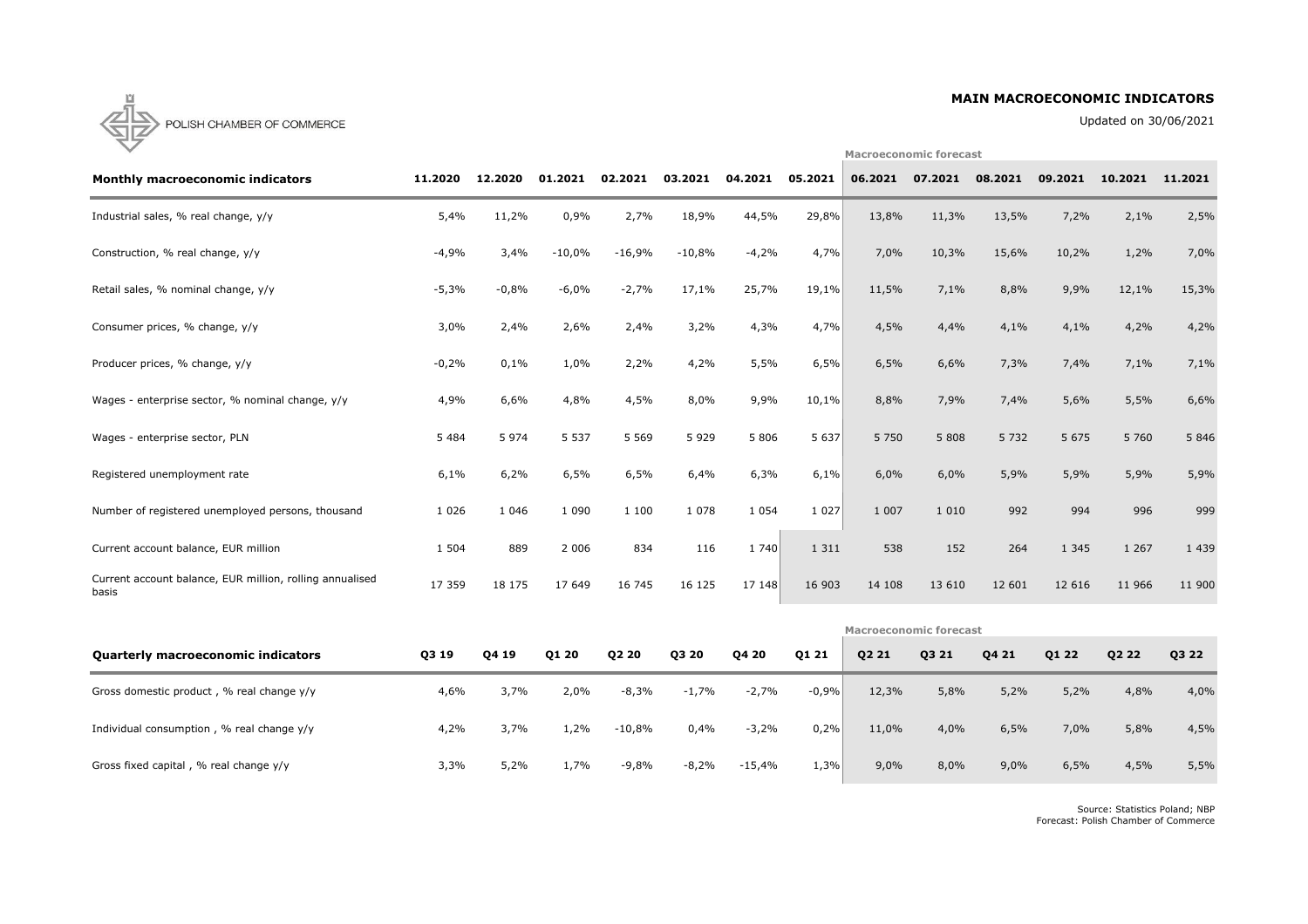# **GROSS DOMESTIC PRODUCT AND ITS COMPONENTS**



Updated on 30/06/2021

Source: Statistics Poland Forecast: Polish Chamber of Commerce



### **GDP components in terms of demand - y / y**

**Industry, construction and retail trade y / y (real)**







Throughout 2021, economic growth may turn out to be high, amounting to approximately 5.6%, and the nominal GDP will reach PLN 2,570 billion (EUR 573 billion).

#### **Scale of impact of GDP demand components on economic growth dynamics**

In May, industrial production decreased by 0.8% in real terms. The decline was seasonal. The annual dynamics of production decreased to 29.8% from 44.7% in April. The industry's results in May were slightly better than expected. In the first five months of the year, industrial production was 18.1% higher than in the corresponding period of the previous year.



### **Comparison of annual real dynamics: retail sales and gross wages in the enterprise sector as well as pensions and employment**

The Central Statistical Office informed that in the first quarter of 2021, GDP decreased by 0.9% y / y against a drop by 2.7% y / y in the fourth quarter of 2020. The decline turned out to be close to the market expected.

In the second quarter of 2021, strong GDP growth to 12.3%  $y / y$  is expected. In the third and fourth quarters, the growth will be significantly lower - reaching around  $5\%$  y / y. The above results will be a rebound of the variable base from last year.

In the whole of 2020, GDP in real terms shrank by 2.7%. In nominal terms, GDP amounted to PLN 2,324 billion (EUR 523 billion).

In May, construction and assembly production turned out to be 10.2% higher than in April. The increase in sales in May is a typical phenomenon. The annual dynamics of construction and assembly production improved from negative -4.2% in April to positive 4.7% in May. Construction results in May were better than expected. In the first five months of the year, construction and assembly production was 6.7% lower than in the corresponding period of the previous year.

Retail sales in May in nominal terms turned out to be 8.4% higher than in April. The increase was seasonal. The annual sales dynamics decreased from 25.7% in April to 19.1% in May. May's results were clearly better than expected. In the first five months of the year, sales in nominal terms were 10.1% higher than in the corresponding period of the previous year.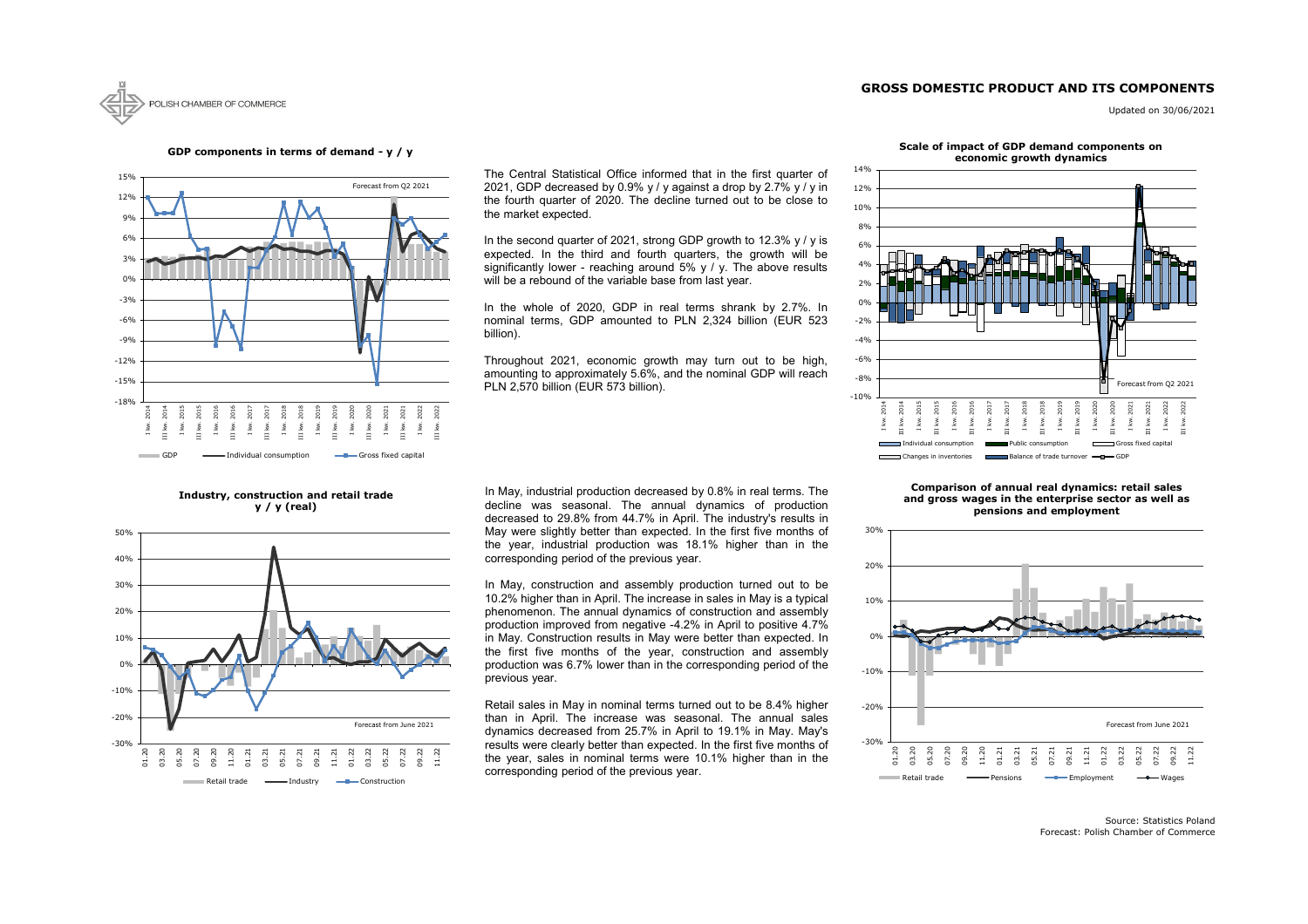## **POPULATION, LABOR MARKET, WAGES AND PENSIONS**

Updated on 30/06/2021



**CPI, PPI, Wages - y / y**





**Registered unemployment**







In May, the prices of consumer goods and services turned out to be 0.3% higher than in April. This result was slightly lower than expected. Prices increased significantly in, among others, groups: restaurants and hotels, health, food. In May, the prices of goods and services turned out to be 4.7% higher than in the previous year. The annual inflation rate is expected to decline in June.

Industrial prices rose by 0.8% in May. Industrial prices in May were on average 6.5% higher than a year ago. In the period of January-December 2020, industrial prices were on average 0.6% lower than in the corresponding period of the previous year. In the coming months, industrial prices will increase due to rising production costs.

In May, the average salary in the enterprise sector amounted to PLN 5,637.34. It was thus PLN 168.38, ie 2.9% lower than in April. It was also PLN 514.40 and 10.1% higher than in May of the previous year. The drop in wages recorded in May is seasonal. The level of wages in May was higher than expected. Changes in the level of economic activity will affect the level of wages in the coming months. Changes in the employment structure between individual industries and in individual enterprises will be significant.

In May, the number of registered unemployed fell by 27.1 thousand. up to 1026.7 thous. people. The unemployment rate was 6.1%. The unemployment rate fell by 0.2 percentage points. A year ago, in May, the unemployment rate was 6.0%. May usually brings an improvement in unemployment statistics. Spring brings a drop in unemployment related to the increased demand for seasonal work in construction, agriculture and tourist services.

The number of employed in May amounted to approximately 15,804,000. people. It was about 46 thousand. ie 0.29% lower than last year.

In summer, unemployment will decline. In autumn, the unemployment rate will be 5.9%, and the number of unemployed will amount to 995,000. At the end of the year, the unemployment rate will increase to 6.0%, and the number of the unemployed will increase to 1,020,000.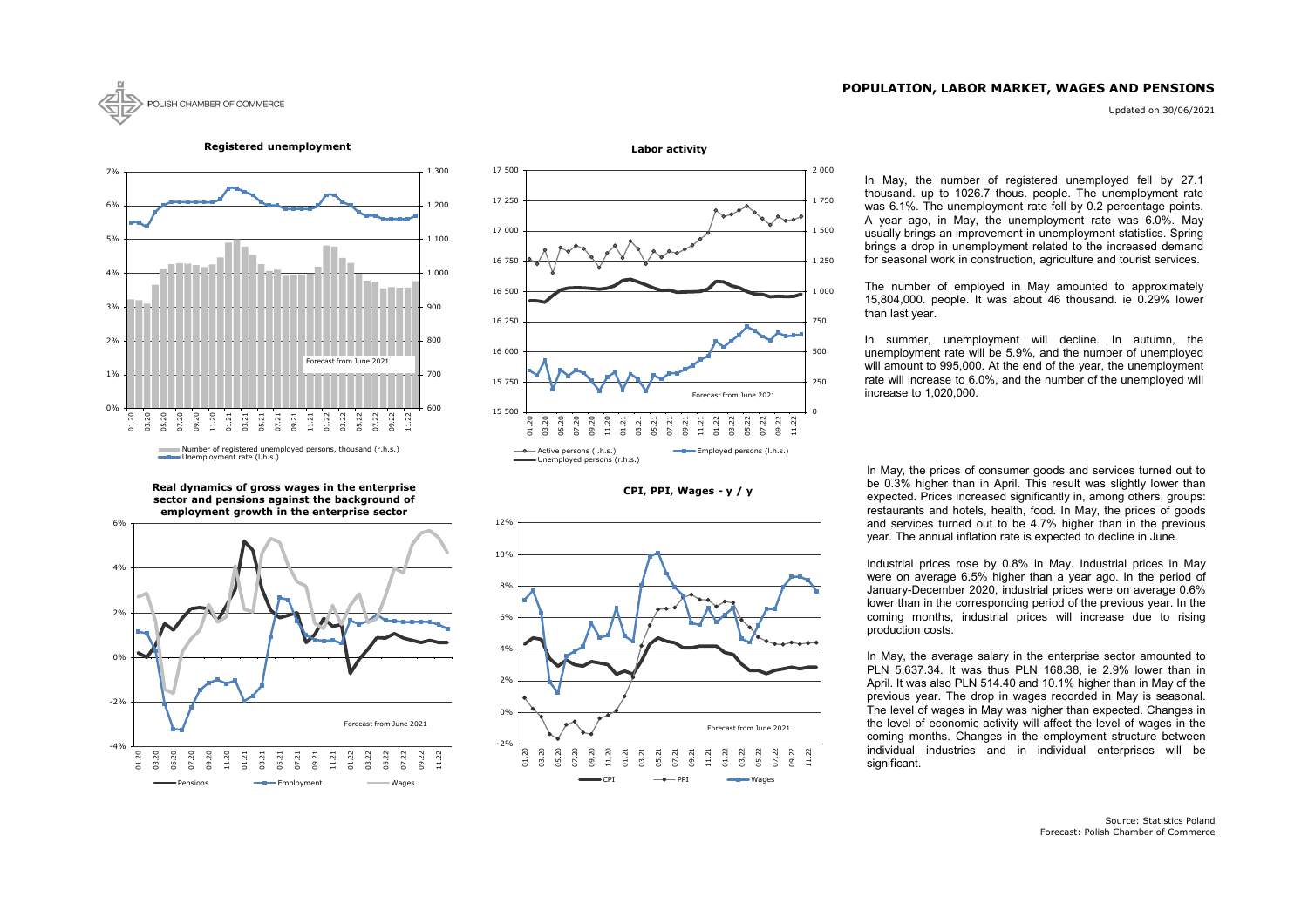## **CURRENT ACCOUNT BALANCE AND ITS MAIN COMPONENTS**



Updated on 30/06/2021

| (mln EUR)                      | IV 2020 | $III$ 2021* | IV 2021 |
|--------------------------------|---------|-------------|---------|
| <b>Current account balance</b> | 717     | 116         | 1740    |
| Exports                        | 13820   | 24 651      | 23 386  |
| Imports                        | 13828   | 23 7 7 3    | 22 097  |
| Trade balance                  | -8      | 878         | 1 2 8 9 |
| <b>Balance on Services</b>     | 1652    | 1481        | 2 108   |
| Balance on Primary Income      | $-803$  | $-2057$     | $-1611$ |
| Balance on Secondary Income    | -124    | -186        | -46     |

Source: NBP Forecast: Polish Chamber of Commerce









In early June, the National Bank of Poland presented its estimated April balance of payments data. The current account balance in April 2021 was positive and amounted to EUR 1,740 million. In the previous month, there was a surplus of EUR 116 million. A year ago, a surplus of EUR 717 million was recorded.

After April, the current account balance on a rolling year basis was positive and amounted to EUR 17,148 million. Its level in relation to GDP was 3.18%. In the last 12 months, exports of goods amounted to EUR 249 billion, and exports of services amounted to EUR 58 billion

The export of goods is now comparable to 46% of GDP. It is a high value for a country with a population and area of Poland. The export of services is comparable to 11% of GDP, which should also be considered a very good result. These indicators are better than those recorded before the beginning of the crisis.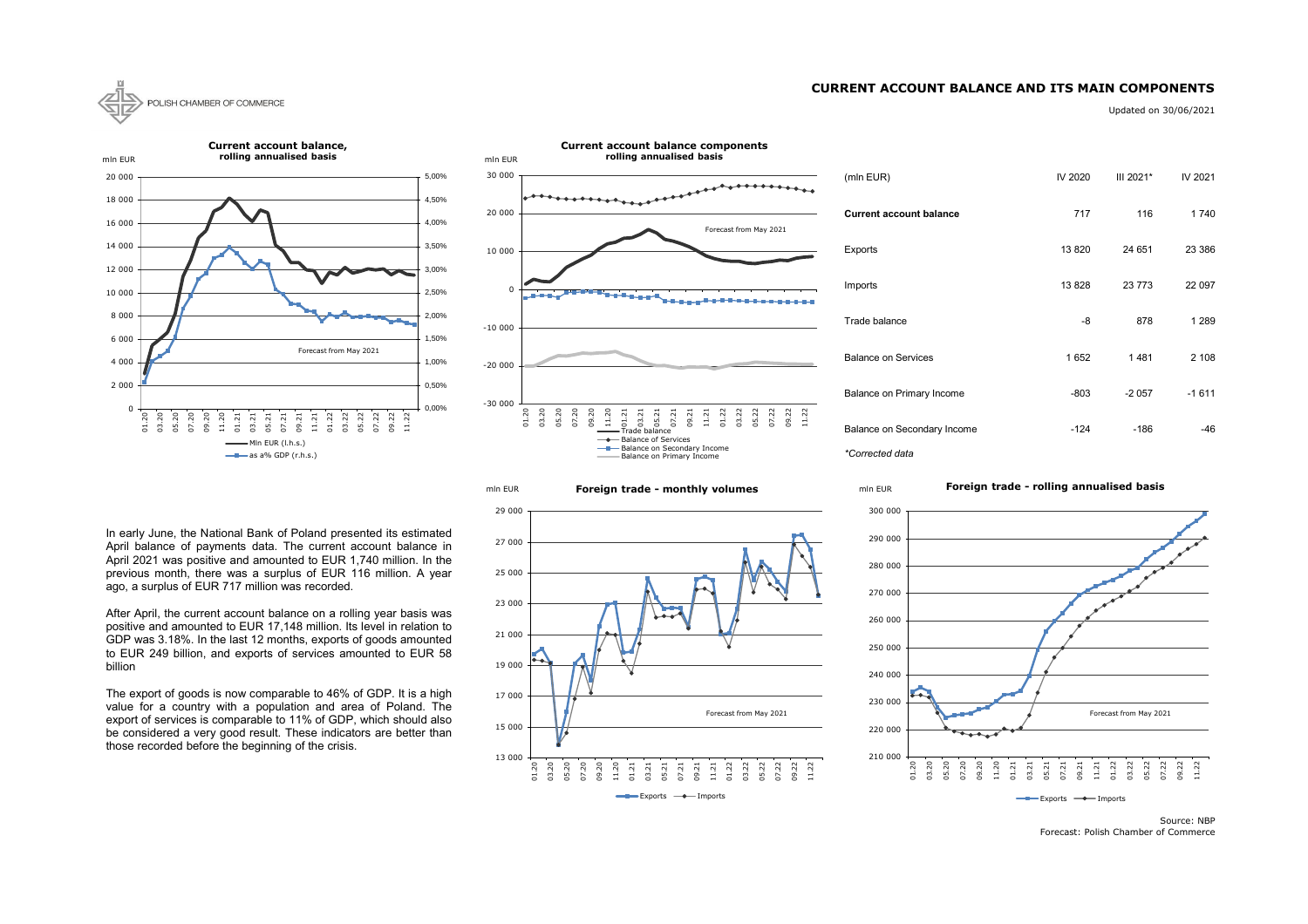

# **WARNING INDICATORS AGAINST FOREIGN CURRENCY CRISIS**

Updated on 30/06/2021

|                                                                                   |          |         |         |          |          |         |         | <b>Macroeconomic forecast</b> |         |         |         |         |         |
|-----------------------------------------------------------------------------------|----------|---------|---------|----------|----------|---------|---------|-------------------------------|---------|---------|---------|---------|---------|
| <b>WARNING INDICATORS AGAINST FOREIGN</b><br><b>CURRENCY CRISIS - monthly</b>     | 11,2020  | 12.2020 | 01.2021 | 02.2021  | 03.2021  | 04.2021 | 05.2021 | 06.2021                       | 07.2021 | 08.2021 | 09.2021 | 10.2021 | 11,2021 |
| International reserves, EUR million                                               | 120 499  | 125 622 | 129 832 | 134 764  | 134 814  | 128 703 | 133 383 | 131 383                       | 132 828 | 134 156 | 135 498 | 136 175 | 137 673 |
| International reserves in the months of import of goods and<br>services           | 5,70     | 5,90    | 6,12    | 6,34     | 6,23     | 5,76    | 5,80    | 5,60                          | 5,59    | 5,56    | 5,54    | 5,51    | 5,53    |
| International reserves as a% of money supply                                      | 30,1%    | 31,8%   | 32,4%   | 33,1%    | 33,7%    | 31,6%   | 32,7%   | 32,0%                         | 32,1%   | 32,2%   | 32,2%   | 32,1%   | 32,0%   |
| Current account balance, EUR million, rolling annualised<br>basis                 | 17 359   | 18 175  | 17 649  | 16 745   | 16 125   | 17 148  | 16 903  | 14 108                        | 13 610  | 12 601  | 12 6 16 | 11 966  | 11 900  |
| Current account balance, as a% of GDP, rolling annualised<br>basis                | 3,31%    | 3,48%   | 3,35%   | 3,16%    | 3,02%    | 3,18%   | 3,12%   | 2,58%                         | 2,47%   | 2,27%   | 2,26%   | 2,13%   | 2,10%   |
| Inflow of foreign direct investment - rolling annualised basis,<br>EUR million    | 12 937   | 12 449  | 12 9 69 | 13 202   | 14 8 99  | 17 033  | 16 5 29 | 16 611                        | 15 942  | 14 766  | 14 9 56 | 12 871  | 12 771  |
| Inflow of foreign portfolio investment - rolling annualised<br>basis, EUR million | $-10213$ | $-9604$ | $-8445$ | $-11308$ | $-10951$ | $-5663$ | $-6738$ | $-5917$                       | $-6977$ | $-6888$ | $-6350$ | 2 2 1 8 | $-4518$ |
|                                                                                   |          |         |         |          |          |         |         | <b>Macroeconomic forecast</b> |         |         |         |         |         |
| <b>WARNING INDICATORS AGAINST FOREIGN</b>                                         |          |         |         |          |          |         |         |                               |         |         |         |         |         |
| <b>CURRENCY CRISIS - quarterly</b>                                                | Q4 19    | Q1 20   | Q2 20   | Q3 20    | Q4 20    | Q1 21   | Q2 21   | Q3 21                         | Q4 21   | Q1 22   | Q2 22   | Q3 22   | Q4 22   |
| Total external debt, EUR million                                                  | 315 659  | 303 432 | 300 115 | 301 572  | 303 711  | 307 739 | 308 250 | 308 750                       | 309 250 | 309 750 | 310 250 | 310 750 | 311 250 |
| Long-term external debt, EUR million                                              | 179 367  | 175 924 | 170 703 | 171 032  | 169 867  | 171 155 | 171 000 | 170 750                       | 170 500 | 170 250 | 170 000 | 169 750 | 169 500 |
| Short-term external debt, EUR million                                             | 50 189   | 39 583  | 41 538  | 43 111   | 47 406   | 47 963  | 48 250  | 48 500                        | 48 750  | 49 000  | 49 250  | 49 500  | 49 750  |
| External debt - Direct investment debt instruments, EUR<br>million                | 86 103   | 87 925  | 87 874  | 87 429   | 86 438   | 88 621  | 89 000  | 89 500                        | 90 000  | 90 500  | 91 000  | 91 500  | 92 000  |
| External debt as a% of GDP                                                        | 59%      | 57%     | 57%     | 57%      | 58%      | 57%     | 56%     | 55%                           | 54%     | 53%     | 51%     | 50%     | 49%     |
| External debt as a% of export                                                     | 136%     | 130%    | 133%    | 133%     | 130%     | 128%    | 119%    | 115%                          | 113%    | 111%    | 109%    | 107%    | 104%    |
| International reserves as a% of total external debt                               | 36%      | 36%     | 38%     | 40%      | 41%      | 44%     | 43%     | 44%                           | 46%     | 47%     | 46%     | 46%     | 48%     |

Source: Statistics Poland; NBP Forecast: Polish Chamber of Commerce